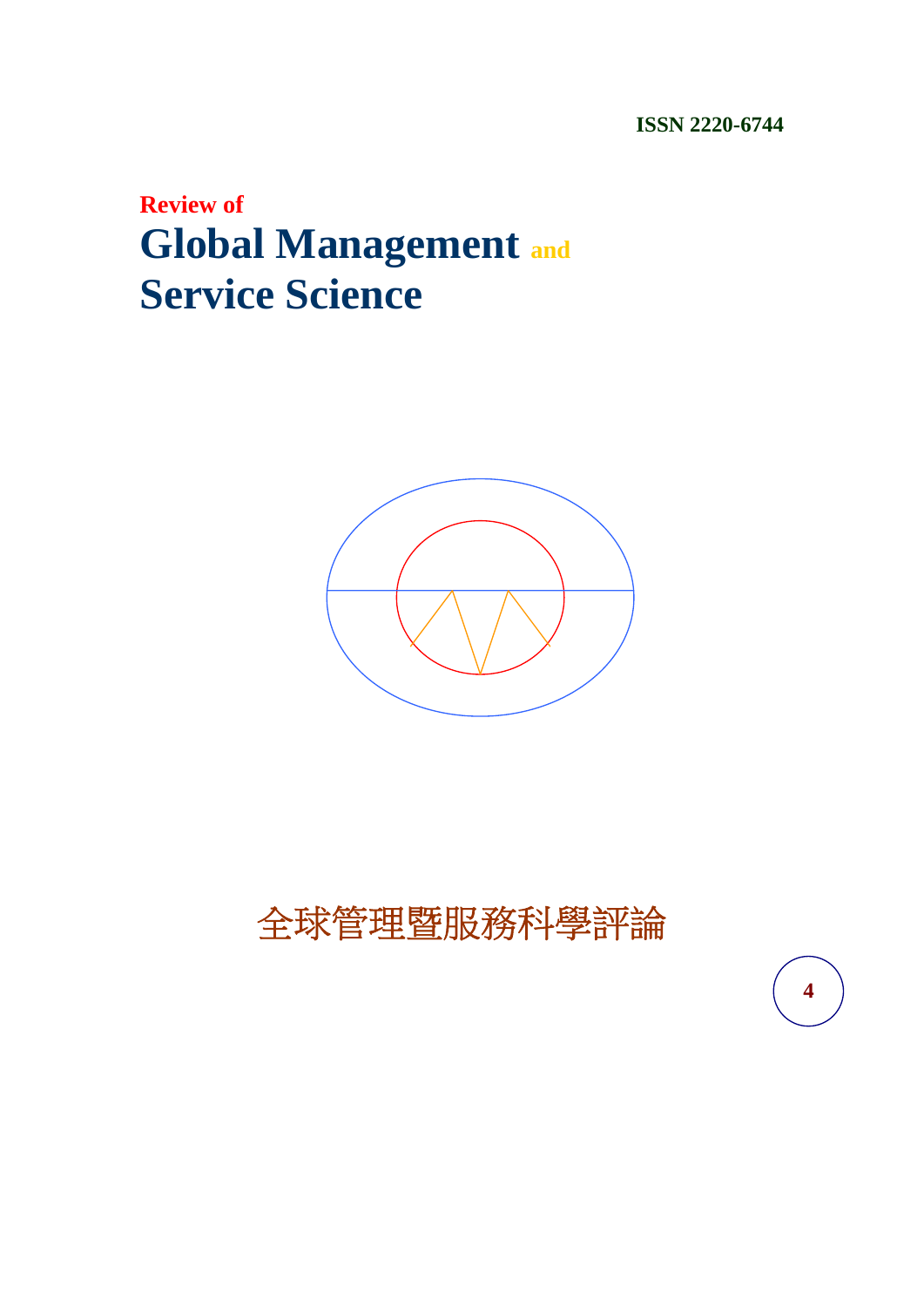# 全球管理暨服務科學評論

**Review of Global Management and Service Science** 

**Volume 4, 2014**  民國一〇三年 第四卷 **ISSN 2220-6744** 

### 彰化師範大學企業管理學系發行

**Department of Business Administration** 

**National Changhua University of Education** 

**http://www.ba.ncue.edu.tw**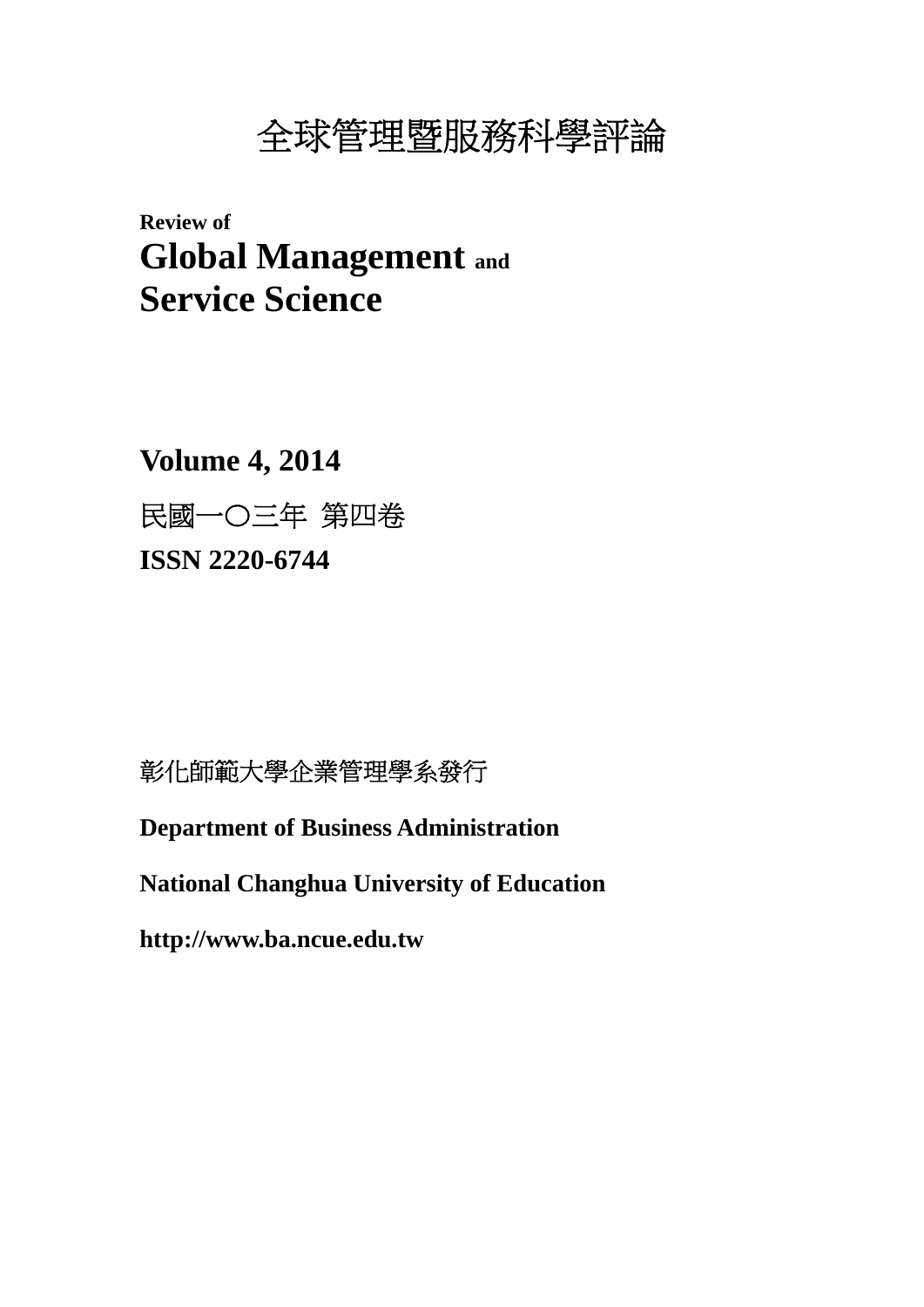#### **Objectives**

The Review of Global Management and Service Science, *RGMSS*, is an interdisciplinary academic journal that disseminates concepts, research outcomes, and practical experiences related to the interwoven field of global management and service science. This journal evolved from the ideas and intentions initiated at the 2010 Annual Conference of Global Management and Service Science held by the Department of Business Administration, the National Changhua University of Education and serves as a forum for the exchange of thinking and experience to inspire an in-depth look at theory and practice in such fields as management, engineering, psychology, sociology, and education, which may contribute to a pioneering outlook on global management and service science.

#### **Review Process**

A submitted manuscript is reviewed first by the Editor-in-Chief with respect to its suitability for themes related to Global Management and Service Science and then further reviewed to provide appropriate comments which would help the refinement of the manuscript before it is published in this journal.

#### **Manuscript Submission**

Whereas authors are welcome to submit manuscripts written either in Chinese or in English to the Review of Global Management and Service Science, they are encouraged to submit manuscripts written in English so that the ideas and information contained in the manuscripts can be shared by an international audience. A manuscript should be written within the preferred length range between 2500 and 7500 words according to the author guidelines, which are available at http://www.ba.ncue.edu.tw. Manuscripts should be submitted by email to the Editor-in-Chief or the Editor for consideration for publication in the Review of Global Management and Service Science. Authors of accepted papers should assign copyrights in their articles to the Department of Business Administration, the National Changhua University of Education so that the articles and the Journal can be disseminated as widely as possible in appropriate formats under full copyright protection.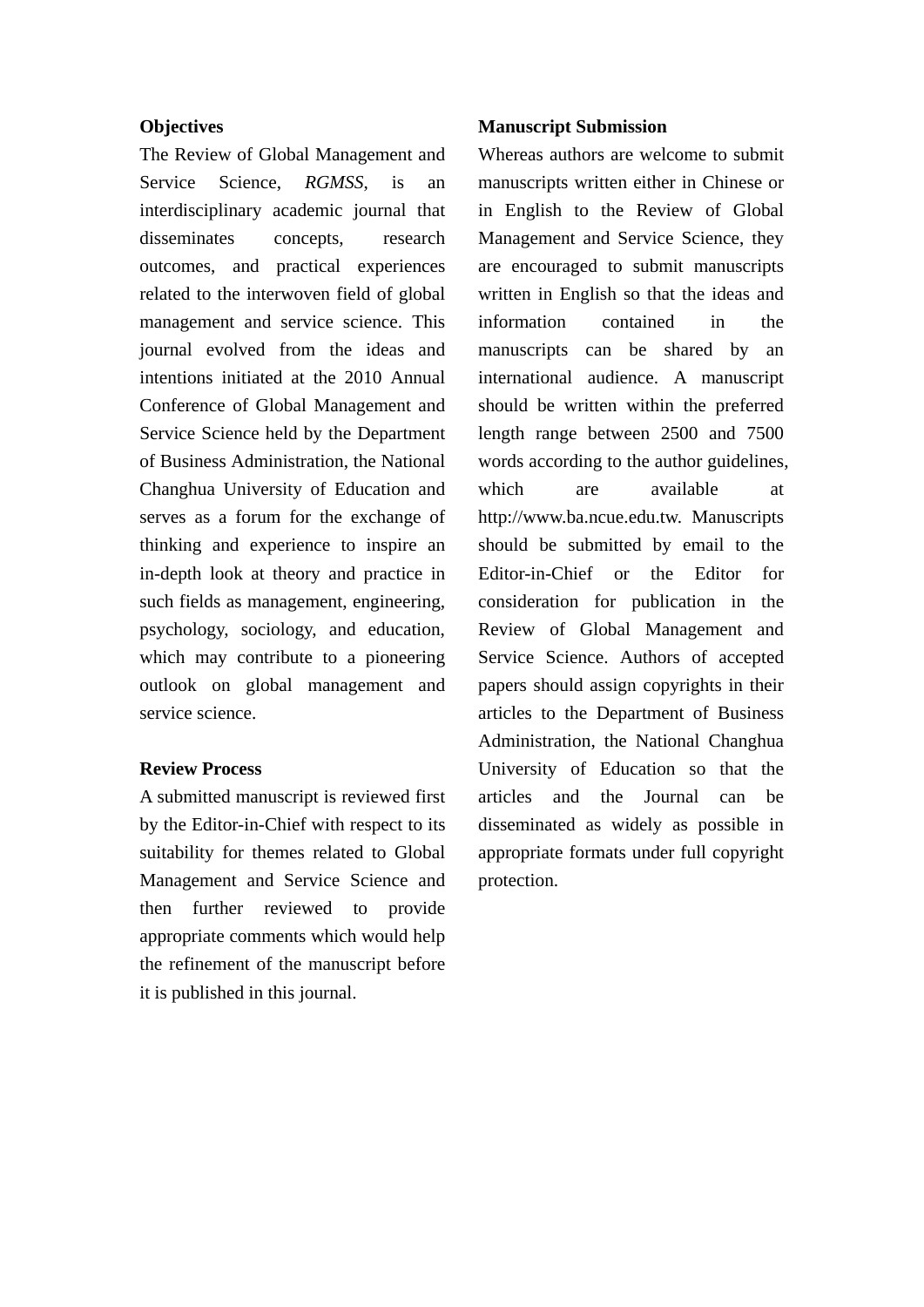### 全球管理暨服務科學評論

#### **Review of Global Management and Service Science**

#### 總主編 **Editor-in-Chief**

#### 陳俊源 **Chunyuan Chen**

美國德州大學奧斯汀校區經濟學博士 PhD, the University of Texas at Austin E-mail: cychen@cc.ncue.edu.tw

#### 主編 **Editor**

#### 林哲鵬 **Che-Peng Lin**

美國密西西比大學財務管理博士 PhD, University of Mississippi E-mail: cplin@cc.ncue.edu.tw

#### 編輯委員 **Editorial Board**

#### 張世其 **Shih-Chi Chang**

國立交通大學科技管理博士 PhD, National Chiao Tung University

#### 陳世良 **Shieh-Liang Chen**

國立台灣科技大學企業管理博士 PhD, National Taiwan University of Science and Technology

#### 江家瑜 **Chia-Yu Chiang**

國立台北大學會計學博士 PhD, National Taipei University

#### 許壹傑 **I-Chieh Hsu**

英國曼徹斯特大學企業管理博士 PhD, the University of Manchester

#### 黃蘭鍈 **Lan-Ying Huang**

美國諾瓦東南大學企業管理博士 PhD, Nova Southeastern University

#### 黃明祥 **Ming-Hsiang Huang**

美國密西西比州立大學財務管理博士 DBA, Mississippi State University

#### 黃憲彰 **Shian-Chang Huang**

國立台灣大學國際企業所博士 PhD, National Taiwan University

王信文 **Ming-Teng, Milton, Wang**  國立交通大學資訊博士 PhD, National Chiao Tung University

#### 白凢芸 **Fan-Yun Pai**  國立臺灣大學商學研究所博士 PhD, National Taiwan University

**James Oliver Stanworth**  英國白金漢大學服務管理博士 PhD, the University of Buckingham

#### 吳信宏 **Hsin-Hung Wu**  美國阿拉巴馬大學亨茲維爾分校 工業及系統工程暨工程管理博士 PhD, the University of Alabama at Huntsville

葉凱莉 **Kaili Yieh**  美國普渡大學消費經濟博士 PhD, Purdue University